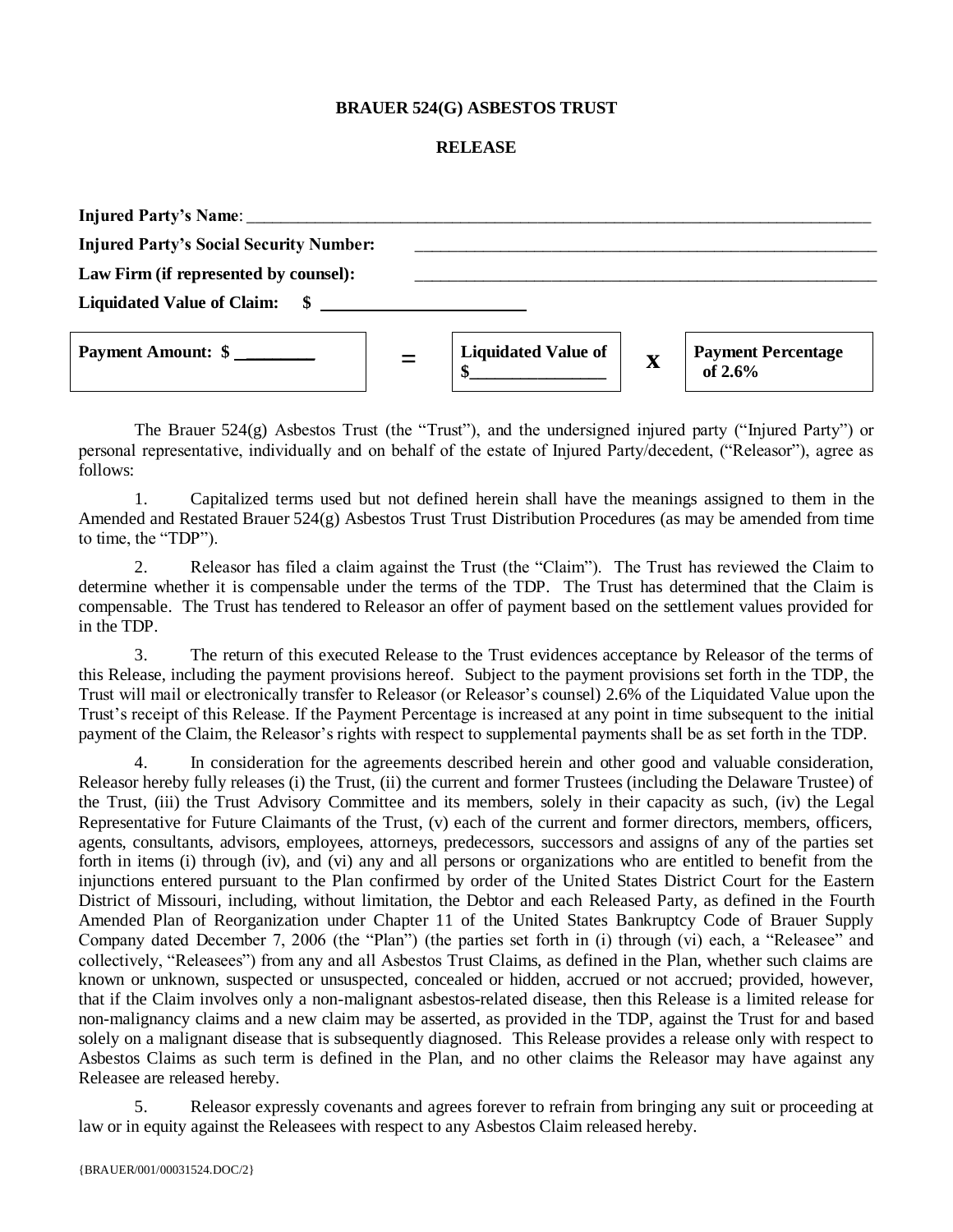6. Releasor agrees that this Release is to be effective not only on behalf of Releasor but also for Injured Party's spouse, children, heirs, administrators, executors, personal representatives, beneficiaries, successors and assigns and for any other person or entity asserting any Asbestos Personal Injury Claim based in whole or in part on any asbestos-related injury allegedly suffered by Injured Party except for any indirect Asbestos Personal Injury Claim; provided, however, that this Release does not release claims for asbestos-related injuries suffered by Injured Party's spouse, children, heirs, administrators, executors, personal representatives, beneficiaries, successors or assigns because of such person's personal exposure to asbestos.

7. Releasor agrees that this is a compromise of disputed claims and that the payment of the consideration for this Release is not to be considered as an admission of liability on the part of any person or entity released hereby. It is further understood that this Release is not intended to relinquish any claim the Releasees may have against any party or that Releasor may have against any party that is not a Releasee. The parties further agree that this Release shall not be admissible in any suit or proceeding whatsoever as evidence, except to enforce this Release, nor shall it be an admission of any liability.

8. Releasor individually, and on behalf of Injured Party's spouse, children, heirs, administrators, executors, personal representatives, beneficiaries, successors and assigns, agrees to indemnify and hold harmless Releasees from any further payment of liabilities, debts, liens, charges, costs and/or expenses of any character (excluding attorneys' fees and costs) arising from subrogation, indemnity, or contribution claims related to the Claim released hereby, from any compensation or medical payments due, or claimed to be due, under any applicable law, regulation, or contract, and from any and all asbestos-related claims by Releasor or Injured Party's spouse, children, heirs, administrators, executors, personal representatives, beneficiaries, successors and assigns up to the full extent of the compensation paid or to be paid by the Trust to Releasor on account of the Claim (excluding attorneys' fees and costs); provided, however, that this indemnification and hold harmless obligation shall not apply to claims for (i) subsequently diagnosed malignancy to the extent such claims are not released pursuant to Section 4 of this Release and (ii) asbestos-related injuries suffered by Injured Party's spouse, children, heirs, administrators, executors, personal representatives, beneficiaries, successors or assigns because of such person's personal exposure to asbestos to the extent such claims are not released pursuant to Section 6 of this Release.

9. This Release contains the entire agreement between the parties and supersedes all prior or contemporaneous, oral or written agreements or understandings relating to the subject matter hereof.

10. Releasor agrees that the law of the State of Delaware shall govern the construction of this Release notwithstanding any application of choice of law analysis. Releasor expressly authorizes payment under the terms of this Release to Releasor or Releasor's counsel (if any) for the benefit of Releasor.

11. Releasor further states that he/she is of legal age, with no mental disability of any kind, and is fully and completely competent to execute this Release on his/her own behalf and/or in his/her capacity as specified herein. Releasor further states that this Release has been explained to him/her and he/she knows the contents as well as the effect thereof. Releasor further acknowledges that he/she executed this instrument after consultation with his/her attorney or the opportunity to consult with an attorney of his/her choice, and that he/she is not relying on any statement or representation made by or on behalf of the Trust as to the nature, extent, and duration of the Injured Party's injuries, damages and legal rights, or as to the alleged liability of the Trust and the legal consequences of this Release.

12. TO ENSURE THE ENFORCEMENT OF THIS RELEASE FULLY IN ACCORDANCE WITH THE TERMS HEREOF, INCLUDING BUT NOT LIMITED TO PARAGRAPH 4 HEREOF, RELEASOR HEREBY WAIVES ALL RIGHTS UNDER CALIFORNIA CIVIL CODE SECTION 1542 AND UNDER ANY OTHER FEDERAL OR STATE LAW OF SIMILAR EFFECT. CALIFORNIA CIVIL CODE SECTION 1542 PROVIDES THAT "A GENERAL RELEASE DOES NOT EXTEND TO CLAIMS WHICH THE CREDITOR OR RELEASING PARTY DOES NOT KNOW OR SUSPECT TO EXIST IN HIS OR HER FAVOR AT THE TIME OF EXECUTING THE RELEASE, AND THAT IF KNOWN BY HIM OR HER, WOULD HAVE MATERIALLY AFFECTED HIS OR HER SETTLEMENT WITH THE DEBTOR OR RELEASED PARTY." RELEASOR ACKNOWLEDGES THAT HE/SHE HAS BEEN ADVISED BY HIS/HER ATTORNEY CONCERNING, AND IS FAMILIAR WITH, THE EFFECT OF THIS WAIVER. RELEASOR UNDERSTANDS AND ACKNOWLEDGES THAT THIS WAIVER PREVENTS RELEASOR FROM MAKING ANY CLAIM